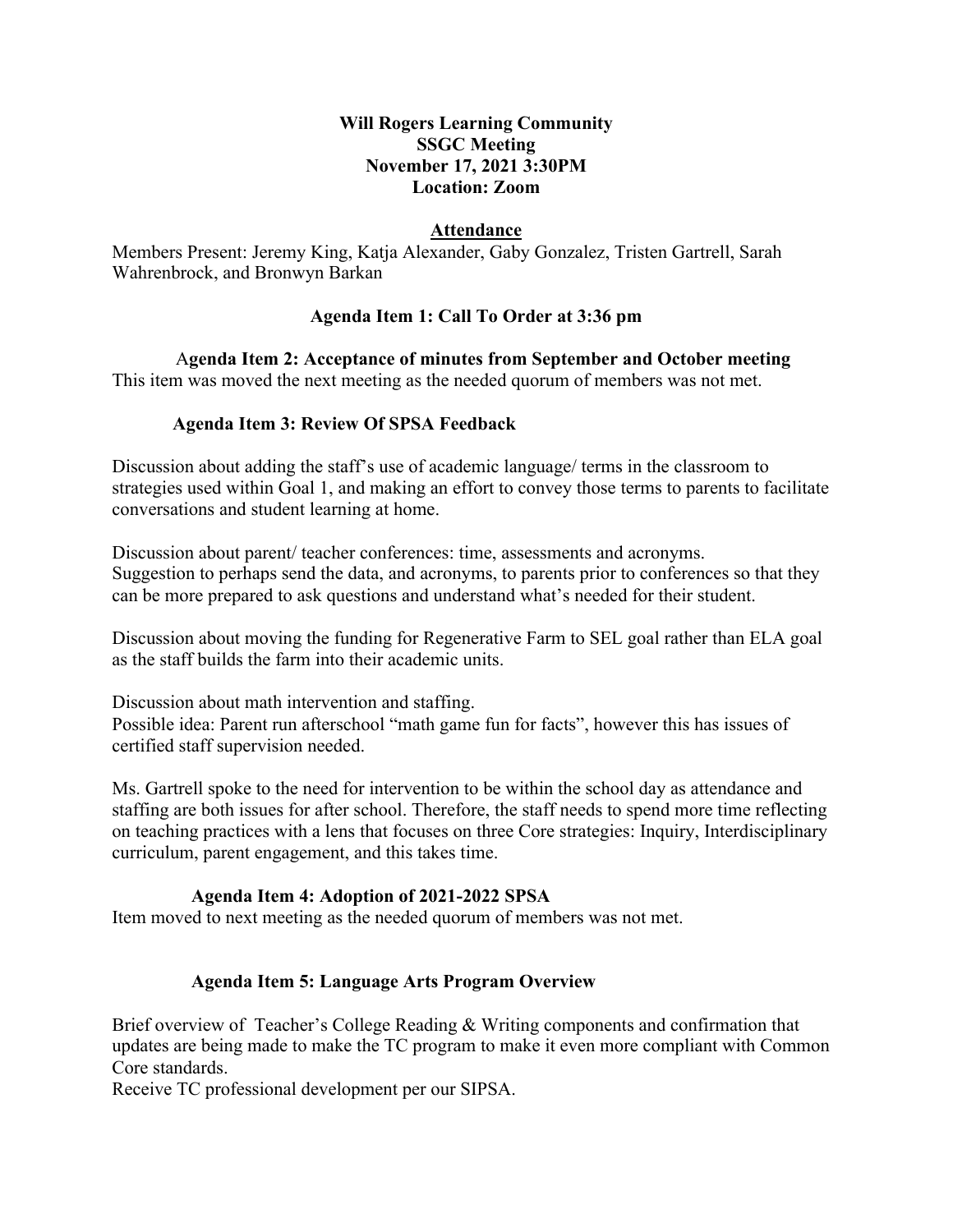Next step for the Council is to look more closely at our assessments and discussion of are we meeting our SIPSA goals using these assessments. And that due to pandemic hard data like the CAASP is unavailable and do our local measure adequately measure our growth.

# **Agenda Item 6: For The Good Of The Order**

Review SPSA Timeline – must be submitted to DTS by Nov 15. Reviewed and commented on by Ed Services by Dec 1. SPSA reviewed, updated and signed off and reentered into DTS Dec 8. Board Presentation Dec 18.

# **Agenda Item 7: Adjournment**

Meeting Adjourned at 4:53

*Next Regular Meeting: January 19th, 2022 @ 3:30Pm*